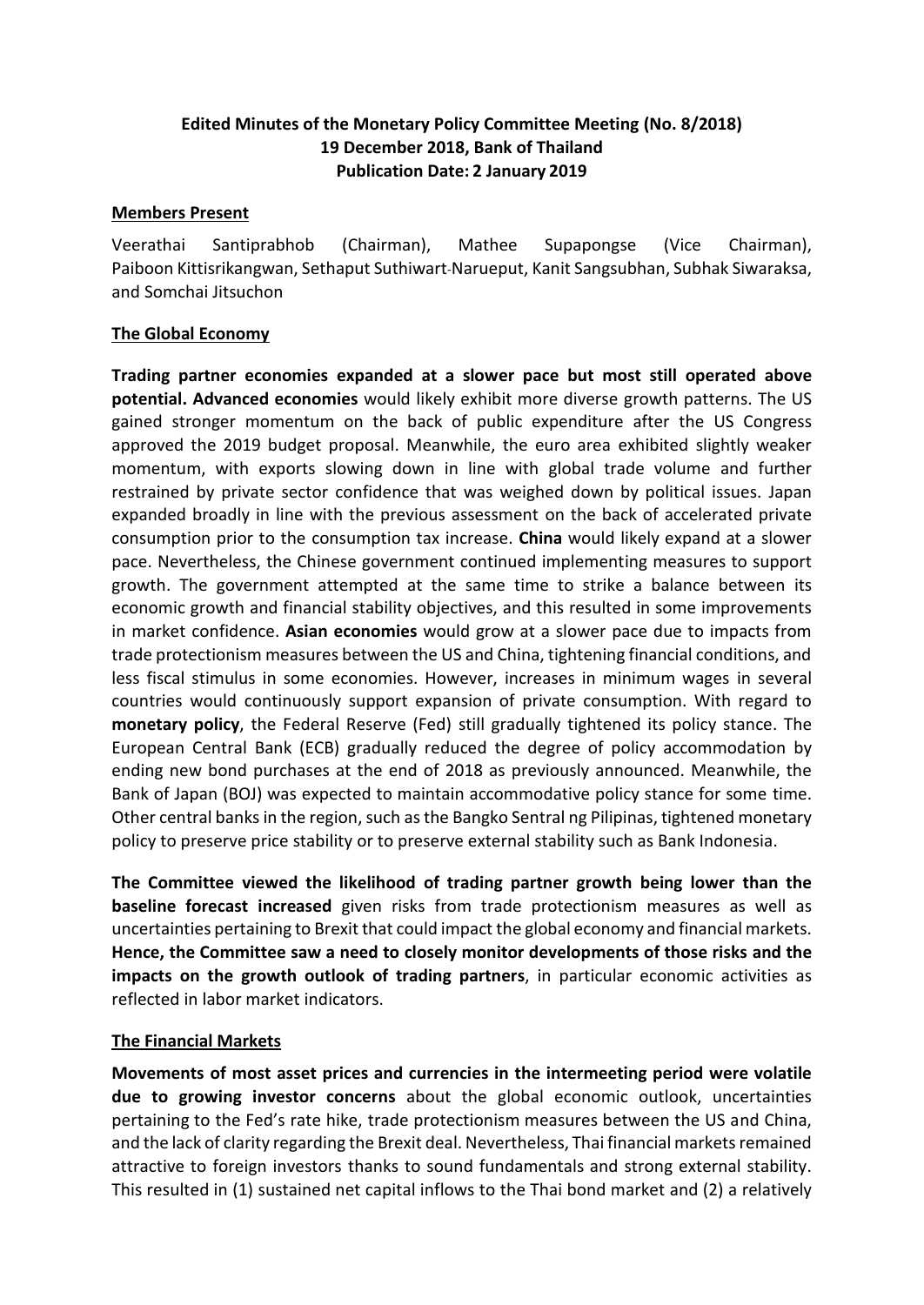smaller amount of net equity outflows compared with other emerging markets. On exchange rates, most regional currencies appreciated, especially currencies of those economies that benefitted from lower oil prices. Meanwhile, compared with regional currencies, the baht was largely stable against the US dollar.

**The Committee viewed that the global financial markets remained highly uncertain in the period ahead** due to factors such as (1) the monetary policy outlook in advanced economies, (2) trade protectionism measures that remained highly uncertain, and (3) uncertainties pertaining to Brexit as well as political issues in the euro area that could intensify and affect the global economy and cross-border capital flows. This could put pressures on asset prices and exchange rates. The Committee would thus continue to closely monitor developments of financial markets and exchange rates as well as impacts on the Thai economy going forward.

## **Domestic Economic Conditions**

**The Thai economy was expected to continue gaining traction, expanding at a level consistent with its potential**, driven by domestic demand despite the slowdown in external demand. **Private consumption** was expected to continue expanding across all product categories thanks to (1) more broad-based increases in almost all income groups of nonagricultural households and (2) additional supports from government measures such as the first and second phases of the social welfare card scheme. However, farm income slightly decreased due mainly to lower agricultural prices, and consumption was still restrained by elevated household debt. **Private investment** was expected to further expand thanks to the clarity on the public-private partnership (PPP) for the Eastern Economic Corridor (ECC) infrastructure investment projects. Investment was also driven by the relocation of production base of foreign corporations in some export-oriented industries to Thailand. **Public expenditure** was expected to grow at a slower pace. This was due to (1) delayed investments in the second phase of dual-track railway project which were under review with regard to project priority, (2) delays in the drafting of master plans under the National Strategy that prompted government agencies to defer obligation of funds for some projects, and (3) delayed approval of land expropriation expenses for the Bang Yai-Kanchanaburi motorway project. Meanwhile, external demand momentum was projected to moderate. The **value of merchandise exports** would expand at a slower pace due to various factors including the global trade slowdown, trade protectionism measures between the US and China that affected trading partner economies, and the plateauing electronics cycle. Nevertheless, benefits from the redirected orders and the relocation of production base to Thailand would partly offset the impact. **Exports of services** also moderated due to the slower-than-expected recovery in the number of Chinese tourists given an additional drag from China's economic slowdown and the renminbi depreciation. Going forward, the number of tourists was expected to steadily increase but there remained challenges due to constrained airport capacity.

**The Committee expected the Thai economy to expand in 2018 and 2019 albeit at a slower pace going forward in tandem with the external demand slowdown, while domestic demand would continue to gain traction.** The Thai economy was projected to grow at 4.2 and 4.0 percent in 2018 and 2019, respectively. This was revised down from the previous assessment of 4.4 and 4.2 percent, respectively. **Risks to the growth projection remained tilted to the downside.** There were possibilities that Thai economy would expand at a rate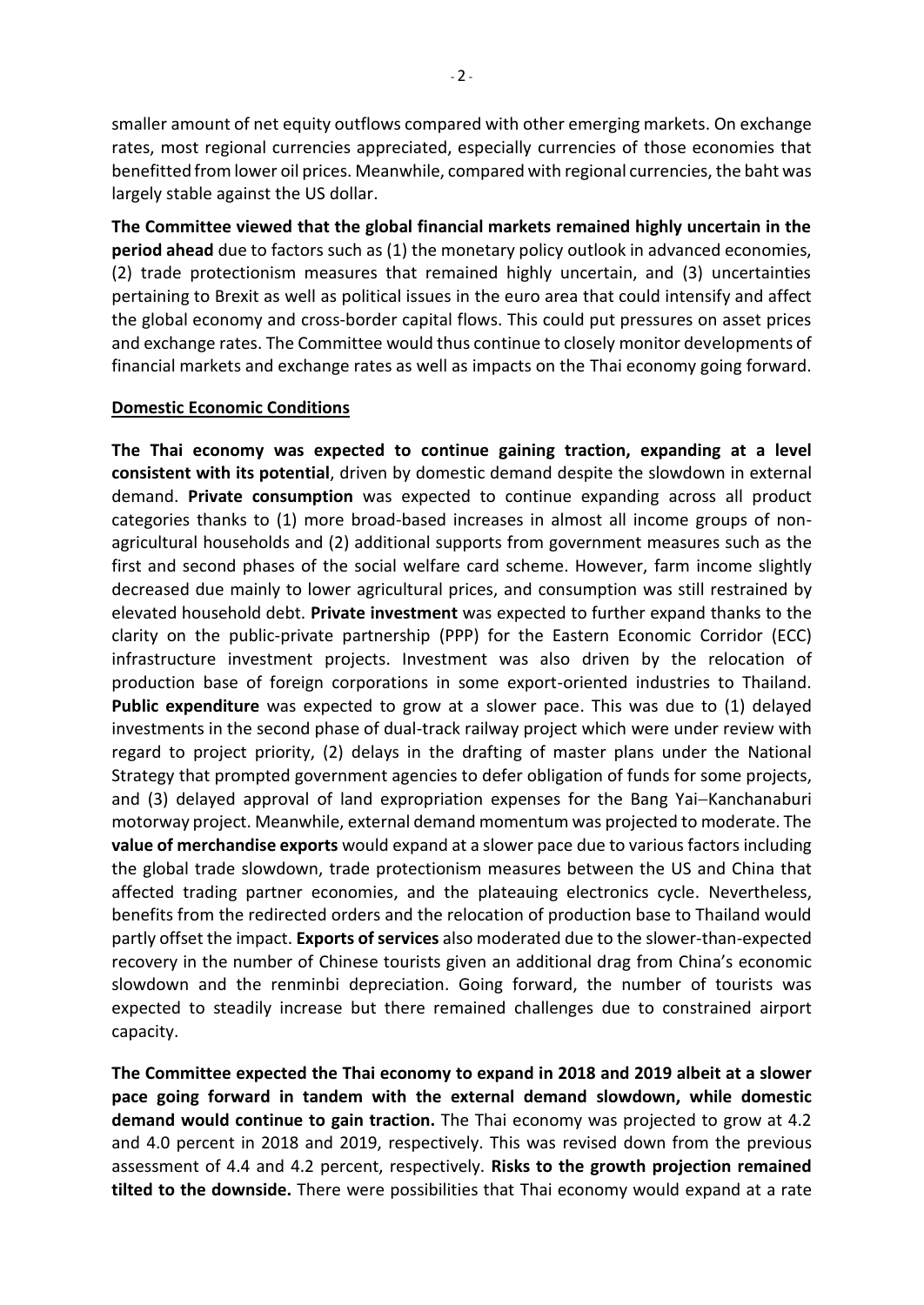below the baseline projection due mainly to external factors. These included (1) the U.S. trade protectionism measures that could be further intensified and (2) volatilities in the global financial markets in the case of no-deal Brexit. There were also downside risks on the domestic front, including (1) private consumption growth that could be lower than expected as domestic purchasing power had yet to increase in a broad-based manner, particularly due to farm income that could fall more than expected, and (2) public investment that could be lower than projected given some constraints in budget disbursement and project execution.

**The Committee engaged in an extensive discussion regarding the economic outlook as well as factors that could make the outlook different from the baseline projection.** The Committee viewed that, despite growth moderating, the overall economy performed in line with its potential. Private consumption and private investment were in the early phase of expansion, and several factors continued to support household income. Likewise, exports of goods and services started to show signs of improvement. Nevertheless, the Committee would monitor the continuity of employment, the outlook for private consumption and export orders, as well as risks pertaining to trade protectionism measures between the US and China.

**Headline inflation in September and November 2018** was slightly higher than previously assessed on account of an increase in energy prices and a decline of fresh food prices to a lesser extent than previously expected owing to damaged vegetable supply following an epidemic outbreak. **Core inflation** also turned out higher than expected on the back of prepared food prices. Nevertheless, the Committee assessed that **headline inflation was broadly in line with the previous assessment** and thus maintained the projection for headline inflation for 2018 at 1.1 percent while slightly lowered the projection for 2019 to 1.0 percent from 1.1 percent. This was mainly attributable to global crude oil prices that were expected to decline. Meanwhile, **core inflation would likely rise** with the projection kept at 0.7 percent for 2018 and revised to 0.9 percent for 2019, up from the previous assessment of 0.8 percent. This was owing to a gradual increase in demand-pull inflationary pressures, coupled with increased bus fares as approved by the central committee governing land transport. Nevertheless, **risks to the headline and core inflation forecasts remained tilt to the downside**, consistent with risks to the economic projection and in line with oil and fresh food prices that could be lower than expected.

## **Monetary Policy Decision**

The Committee assessed the Thai economy to continue gaining traction on the back of domestic demand, while external demand slightly slowed down. Headline inflation was expected to be broadly in line with the previous assessment. However, downside risks increased given volatile energy and fresh food prices. Meanwhile, core inflation was projected to edge up gradually in tandem with economic expansion. Overall financial conditions were accommodative and conducive to economic growth. Financial stability remained sound overall, and risks in some areas had been addressed to a certain extent by macroprudential measures such as prudential measures on credit card loans and personal loans under regulation, revision in the macroprudential measure on mortgage loans, and the National Legislate Assembly's approval of amendments to the Cooperatives Act with respect to supervision and regulation of saving cooperatives. Nevertheless, most Committee members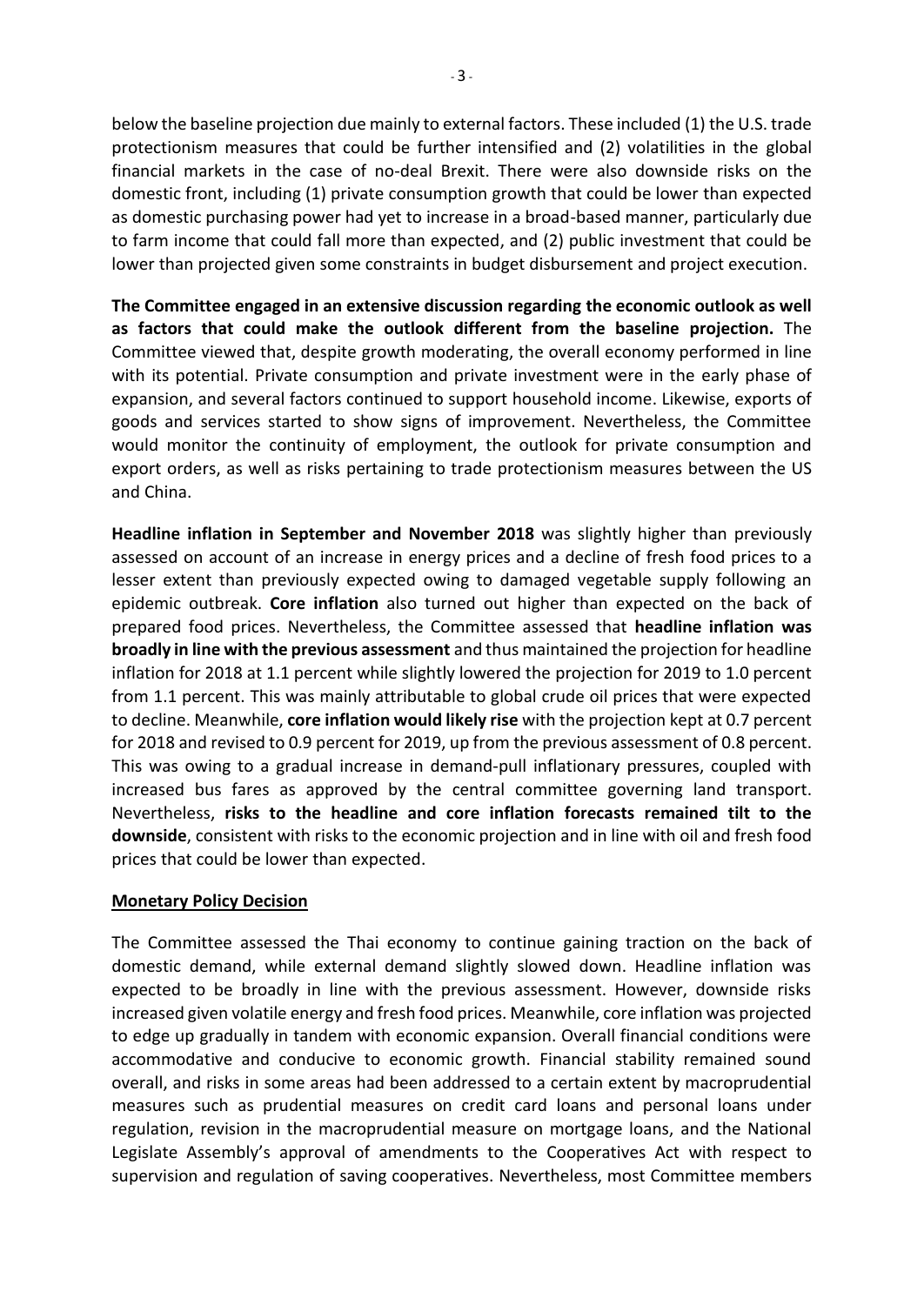$-4 -$ 

viewed that the need for extra accommodative monetary policy as in the previous period had reduced, and that the policy rate increase at this meeting would help curb accumulation of vulnerabilities in the financial system in conjunction with the macroprudential measures already implemented. **Thus, the Committee voted 5 to 2 to raise the policy rate by 0.25 percentage point from 1.50 to 1.75 percent. Two members voted to maintain the policy rate at 1.50 percent.**

**The Committee discussed key considerations underpinning policy decision. Their conclusions were as follows.**

**(1) The Thai economy continued to gain traction.** Despite moderating merchandise export growth attributable to impacts from trade protectionism measures between the US and China, tourism started to show signs of improvement thanks to a gradual rise in the number of Chinese tourists. Meanwhile, domestic demand continued to increase, particularly on account of private consumption that expanded on the back of increasingly broad-based improvement in non-farm income as well as additional supports from government measures. Private investment was expected to expand due to the relocation of production base to Thailand and PPP infrastructure investment projects which showed signs of continued progress. However, the Thai economy still faced downside risks arising from the external front, particularly from trade protectionism measures between the US and China.

**Most Committee members viewed that the economy was sufficiently strong and would expand at the level consistent with its potential. Consequently, the economy should be able to accommodate the policy rate increase at this meeting**. Furthermore, a gradual reduction in the degree of monetary policy accommodation would not hinder economic expansion in the period ahead; it would instead reduce financial stability risks and that should be conducive to sustainable economic growth in the long run. The need for accommodative monetary policy as in the previous period had thus reduced. In addition, whenever appropriate, as at this meeting, a policy rate increase would help build policy space. Meanwhile, **some Committee members viewed that the prevailing accommodative monetary policy stance remained necessary to support the continuation of economic growth** in order to (1) further strengthen private consumption and investment that would be drivers for Thailand's growth momentum in the period ahead amid external uncertainties and (2) enable the Thai economy to expand so that the benefits of growth percolating to a larger section of the economy.

**(2) Headline inflation was expected to be broadly in line with the previous assessment.** However, downside risks remained owing to volatile energy and fresh food prices. Meanwhile, core inflation was projected to edge up in tandem with the economic outlook. **According to the Committee's assessment the current accommodative monetary policy had allowed the headline inflation trajectory to be consistent with the inflation target.** Nevertheless, structural changes such as impacts from the expansion of e-commerce, rising price competition, and productivity upgrades that reduced production costs all could induce inflation to rise at a slower pace than in the past despite the continued expansion of the Thai economy.

**(3) Financial stability remained sound overall**, with some risks in the financial system addressed to a certain extent by the macroprudential measures already implemented. Nevertheless, the Committee saw a need to monitor developments in the mortgage loan market as well as adjustments in the real estate sector, particularly during the period prior to